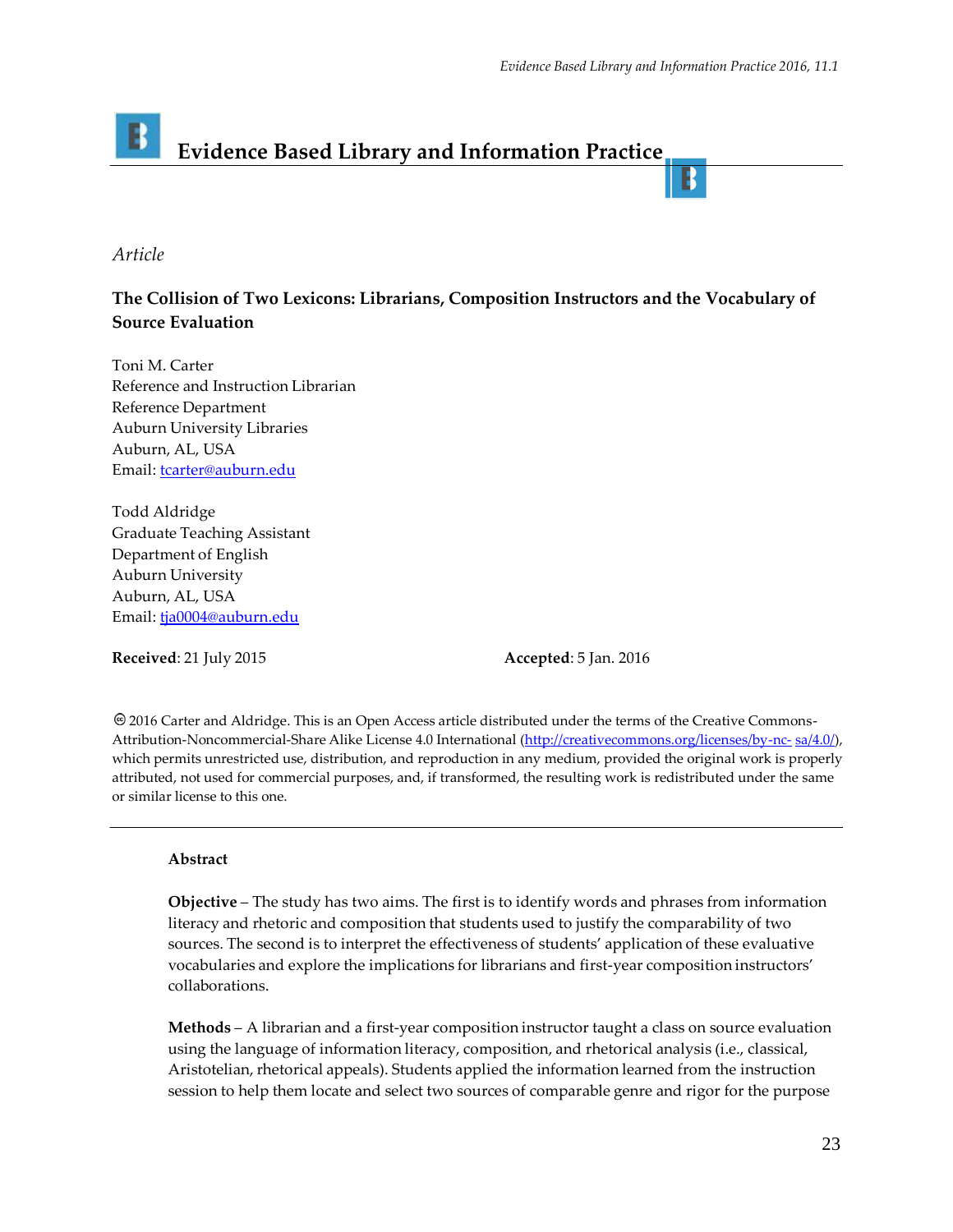of an essay assignment. The authors assessed this writing assignment for students' evaluative diction to identify how they could improve their understanding of each other's discourse.

**Results –** The authors' analysis of the student writing sample exposes struggles in how students understand, apply, and integrate the jargon of information literacy and rhetoric and composition. Assessment shows that students chose the language of rhetoric and composition rather than the language of information literacy, they selected the broadest and/or vaguest terms to evaluate their sources, and they applied circular reasoning when justifying their choices. When introduced to analogous concepts or terms between the two discourses, students cherry-picked the terms that allowed for the easiest, albeit, least-meaningful evaluations.

**Conclusion** – The authors found that their unfamiliarity with each other's discourse revealed itself in both the class and the student writing. They discovered that these miscommunications affected students' language use in their written source evaluations. In fact, the authors conclude that this oversight in addressing the subtle differences between the two vocabularies was detrimental to student learning. To improve communication and students' source evaluation, the authors consider developing a common vocabulary for more consistency between the two lexicons.

# **Introduction**

Phrases such as *library jargon*, *library terminology*, and *library vocabulary* evoke references to services and objects, such as circulation desks, monographs, and reserves. Much has been written about librarians' efforts to help patrons understand this language (Adedibu & Ajala, 2011; Ayre, Smith, & Cleeve, 2006; Chaudhry & Choo, 2001; Dewey, 1999; Doran, 1998; Foster, 2010; Houdyshell, 1998; Hutcherson, 2004; Imler & Eichelberger, 2014; Naismith & Stein, 1989; Pinto, Cordon, & Gómez Diaz, 2010; Sonsteby & DeJonghe, 2013; Spivey, 2000; Swanson & Green, 2011). Rather than alluding to tangible objects and services, *information literacy jargon*, on the other hand, may elicit abstract thoughts and actions that require a higher-degree of critical thinking to comprehend and apply (Pinto, Cordon, & Gómez Diaz, 2010). Possibly due to time limitations or misconceptions of students' prior knowledge, librarians can easily overwhelm first-year composition students with this terminology during library instruction classes. For instance, in a "source evaluation" session, a librarian might hand students a

checklist that describes evaluative criteria such as *authority*, *accuracy*, *currency*, *purpose*, *relevancy*, *objectivity/bias*, among others. In addition to exposing students to this laundry list of terms, checklists neglect the complexities and nuances of source evaluation; they fail to consider information need and encourage a dichotomous assessment of information (Benjas-Small, Archer, Tucker, Vassady, & Resor Whicker, 2013; Burkholder, 2010; Meola, 2004). This "checklist" approach has been under increased scrutiny since the creation of the *ACRL Framework for Information Literacy* (Association of College & Research Libraries, 2015). The *Framework* encourages a more holistic and authentic pedagogy which focuses on the information-creation process, and how this process affects credibility and the appropriateness of a source. Despite this gradual departure from "checklists," librarians continue to use the same or similar words to teach evaluation skills, and students must still understand the meanings and usages of such terms as *authority*, *purpose*, and *bias*.

The casual blending of librarians' language with that of composition instructors can further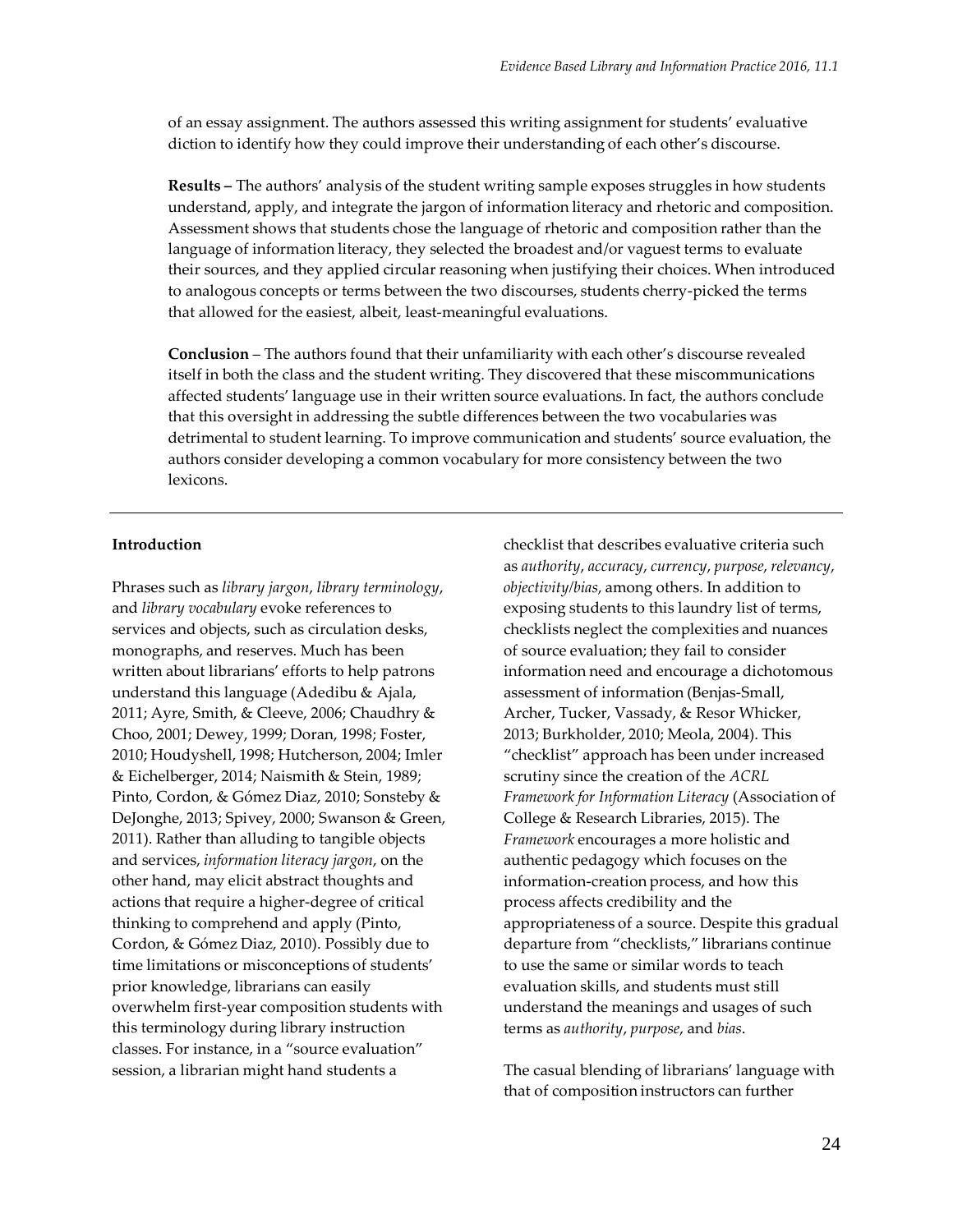confuse a discussion on source evaluation. In a one-shot library session, librarians tend to approach source evaluation as locating and identifying a "credible" source that meets the students' information needs. Librarians teach students to evaluate a source's authority, purpose, audience, and so forth. A first-year composition instructor might concur with this pedagogy, but could have different ideas of what makes a source "credible", "reliable," "reputable," etc., than that of the librarian. Further, instructors view source evaluation through the lens of rhetorical analysis – a concept that requires students to evaluate the author's argument*,* in addition to the credibility of the source from which it is found (Mazziotti & Grettano, 2011). Students must consider authors' logic, persuasiveness, and ethos. These subtle distinctions in purposes may not be obvious to librarian and instructor, and this oversight can spill over into their use of language in the classroom. Through the examination of students' written work, the authors of this paper – an instruction librarian and an instructor of first-year composition – illustrate how inconsistencies in language-use and meaning between these two groups can negatively affect student learning. We consider the development of a common vocabulary as a possible solution.

## **Background**

Auburn University is a land, sea, and space grant university in east Alabama with an enrollment of approximately 26,000 students. The English composition program serves about 4,000 undergraduate students in nearly 250 classes each fall and spring. ENGL1100 is the introductory course on academic reading and writing and focuses on the development of writing processes and rhetorical awareness of audience and style. Taking up the writing skills from ENGL1100, ENGL1120 emphasizes argumentative writing and academic research that requires library instruction sessions. ENGL1120 is based on a scaffolded curriculum, in which students write several shorter essays

throughout the semester, culminating in a final research paper. Each ENGL1120 class takes part in 2 to 3 library sessions, which make up the bulk of the 600-700 information literacy classes taught each year by the university librarians. This is also where the majority of assessment for the core curriculum's information literacy student learning outcome occurs. Sessions concentrate on basic information literacy concepts such as keyword development, search strategies, and source evaluation.

# **Literature Review**

Collaborations between librarians and composition instructors, the inherent relationship between information literacy and writing, and the concept of information literacy as a situated literacy within composition have all received substantial coverage in the literature (Barclay & Barclay, 1994; Birmingham et al., 2008; Bowles-Terry, Davis, & Holliday, 2010; Fister, 1992; Hlavaty & Townsend, 2010; Jacobs & Jacobs, 2009**;** Mazziotti & Grettano, 2011; Mounce, 2009; Palsson & McDade, 2014; Shields, 2014; Sult & Mills, 2006; White-Farnham & Caffrey Gardner, 2014). This review focuses on a few additional works that most closely relate to our research.

About a little over a decade ago, Rolf Norgaard (2003) contended that incorporating concepts from rhetoric and composition into information literacy "would help yield a more situated, process-oriented literacy relevant to a broad range of rhetorical and intellectual activities" (p. 125). He insisted that this collaboration would help to transform information literacy practices from skills-based into a more dynamic practice of intellectual and contextual inquiry (2003, p.125; 2004, p.221). In exchange, Norgaard believed information literacy would help to legitimize the study of rhetoric and composition, usually viewed as part of the Ivory Tower, by investing it in real-world actions (2004, p. 225). Norgaard argued that blending information literary and rhetoric and composition would help strengthen instruction and contribute to the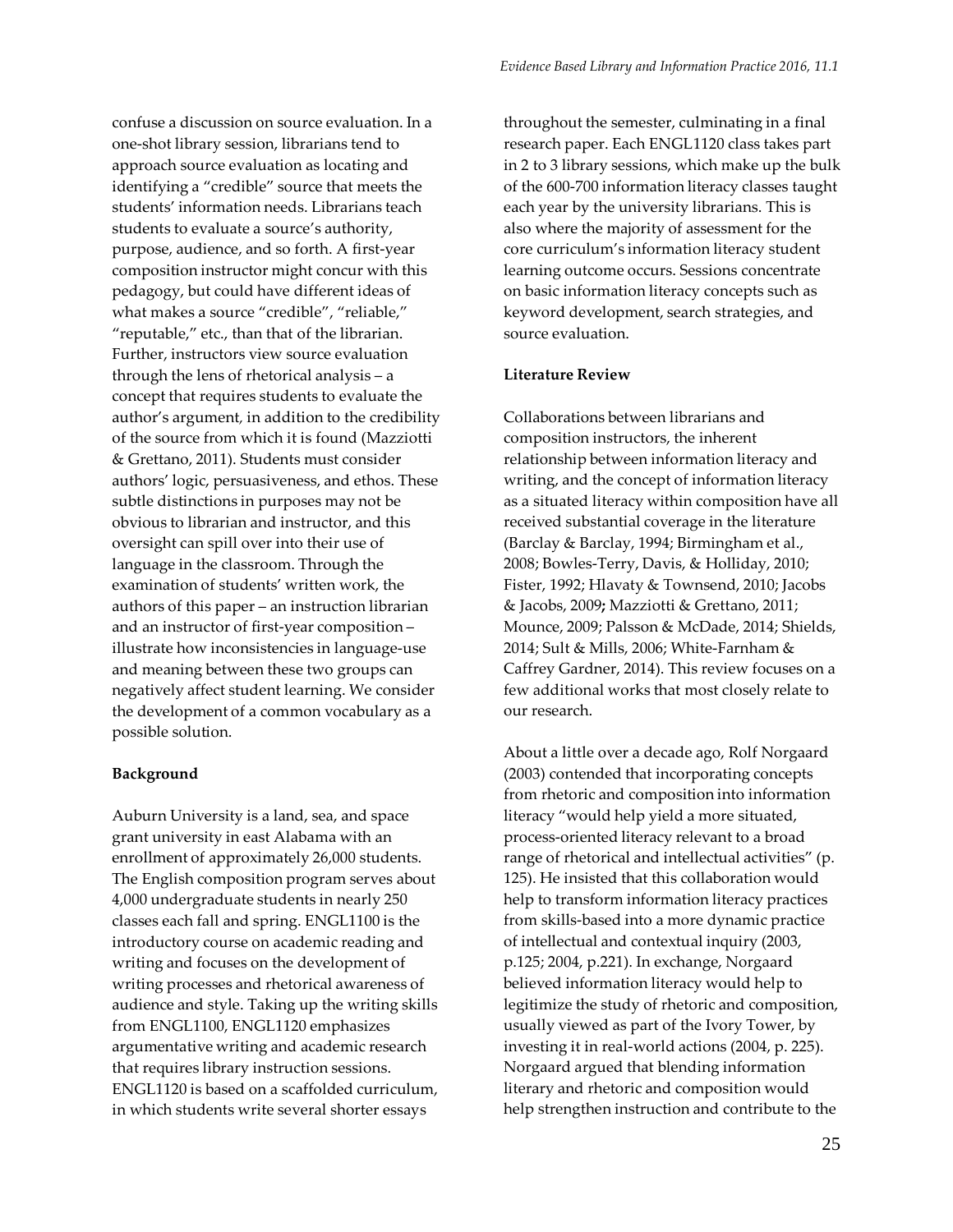development of a "situated" or "rhetoricized" information literacy (2004, p. 221). For Norgaard, these adaptations would help both fields move beyond surface features and rote search tasks (e.g., grammar and citation) into new territories of mutual, disciplinary growth.

In this "provocation" for an integrated approach to information literacy, Norgaard (2004) touches on mutual benefits for each discipline (p. 225) without entertaining, in depth, potential shortcomings. One possible complication from this collaborative approach comes out of Norgaard's discussion of the language of information literacy. He explained that instructors of composition and librarians both seek to make research accessible, relevant, and transparent for students. Considering that jargon occludes this entry and command of information literacy, he asserted that framing literacy practices in ordinary language would help to establish common ground for the complex work that instructors of composition and librarians do together (2003, p. 126). However, using the language of everyday speech to draw the fields together and enrich each other, we contend, is far more complex than sharing theories and pedagogies in mutually respectful teaching and research environments. Librarians and composition instructors may speak the same language, but in a manner of speaking, they do not. For students, overlapping vocabularies produce confusing and sometimes competing conceptions of how to access and evaluate information.

Research into student evaluative skills primarily comes from studies of composition and linguistics, in particular the work of Siew Mei Wu. Assessing the language of evaluation in argumentative essays by student writers, Wu and Allison (2005) found student writers who supported their thesis statements with clear, evaluative expression performed better academically than those who relied primarily on exposition. As students who performed poorly tended to discuss a topic rather than develop an argument, Wu and Allison found that "the high-

rated essay writers tend to maintain a more dialogically expansive stance to soften the assertiveness level of the claims" (p. 124). In part, this "dialogical expanse" develops through fluid integration of sources that supports clear assertions from the student writer. Examining another sample of student argumentative writing, Wu (2008) explained that student writers often lack the disciplinary discourse and jargon to assess and form their own arguments in writing, but assignments often require them to read the discourse, understand it, and participate in that academic conversation (p. 59). Students not only have to comprehend the discourse of the documents that they assess but also understand the language of evaluation used in the classroom. In general, the implications of Wu's research (2008) suggest that students who "situated" their arguments outperformed those who provided vague details and explanations, namely those who used the language of evaluation discretely (p. 71). The language of evaluative expression reflects criteria (e.g., bias, citation, credibility) from both rhetoric and composition and information literacy. These studies indicate that academic readers assess the quality of an argument through evaluative language, underscoring the importance of consistent vocabulary and conceptual frameworks in this process.

As Wu (2008) points out the complex web of discourses that students try to untangle in order to analyze and evaluate information, Holliday and Rogers (2013) – in a librarian and writing instructor's collaboration – report on the language of information literacy used in the classroom (i.e., by them and by students) and how that affects students' engagement with information. They suggest the language of evaluation used by the two groups alike affects student ability to achieve meaningful and coherent source evaluation. They assert that the "[i]nstructional discourse" at play between the librarian and the writing instructor contribute to student researchers and student writers producing artificial evaluations (p. 259). The authors propose a shift in both language and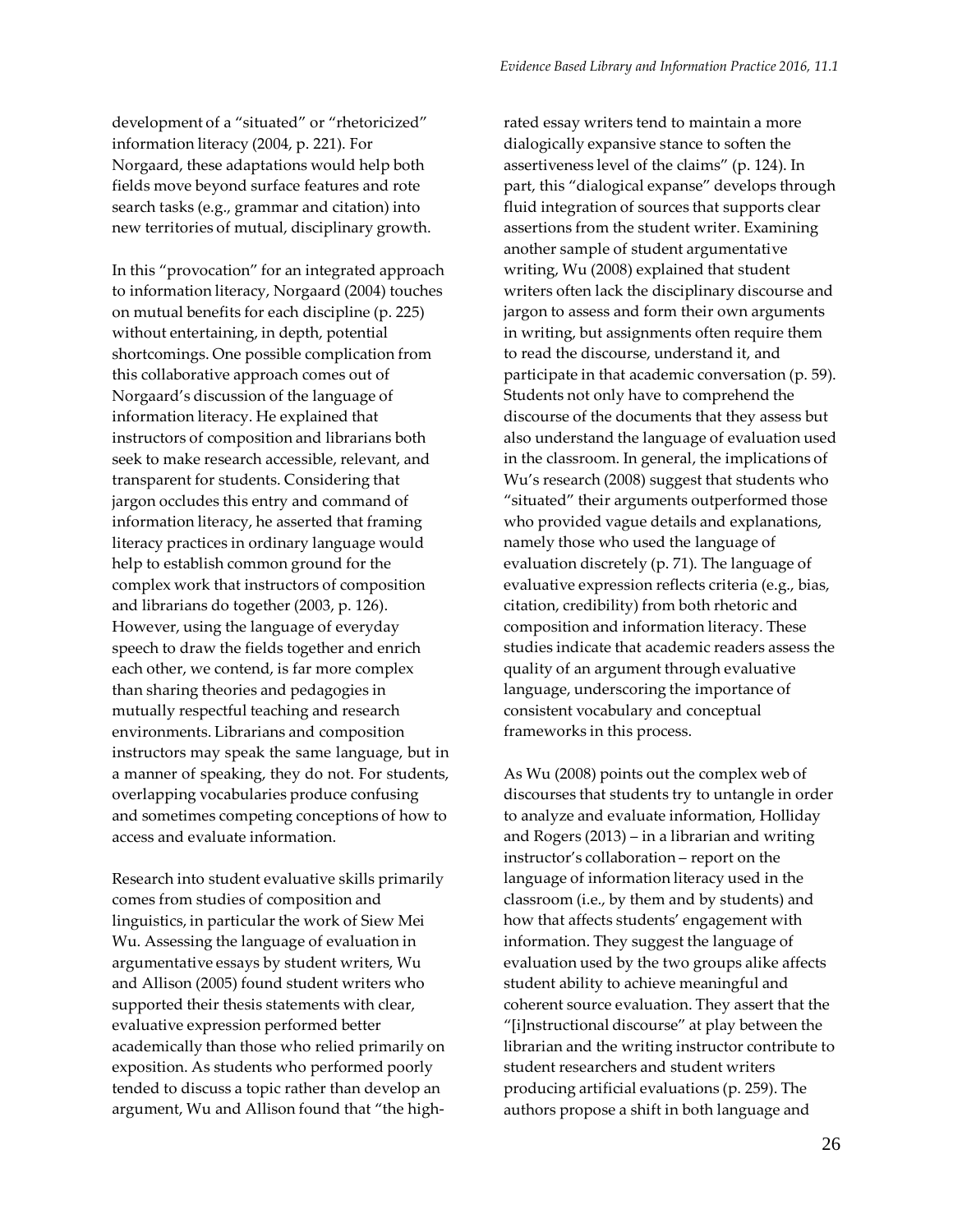"instructional attention" in the classroom from "finding sources" to a focus on "learning about" sources (p.268). Our study also examines discourse, but we focus on how two languages come together – that of information literacy and rhetoric and composition – and how this union affects how students evaluate sources in their written work.

One of the goals of information literacy and composition is to teach students methods of source evaluation, applicable to many assignments and situations in order to assess the quality of a text and its argument. These goals seem mutually beneficial and congruent, but we contend that our language gets in the way of student uptake and application. To borrow a metaphor from Holliday and Rogers (2013), these heuristics (e.g., "checklist method") for source evaluation are tools that we intend for students to learn and apply in their research and writing (p. 259). However, we claim that combining information literacy and rhetoric and composition is like dumping two boxes of tools onto our students; instead of a smooth and soluble integration, merging discourses produces a pile of symbolic tools, some similar, some different, some redundant, and some incomprehensible, that all parties involve need to sort through.

## **Aims**

We conducted a semester-long study of one ENGL1120 class, in order to assess how well students transferred the skills and concepts learned in course-integrated library instruction sessions to their assignments. From the assessments, we hoped to identify outcomes for which the librarian could train the instructor to further discuss with students after the sessions. The unpredictable nature of assessment led us down a different path, however.

Examination of topic proposals written after a class on source evaluation revealed students' reliance on rhetoric and composition vocabulary to evaluate information; this occurred, despite

explicit instructions to consider what they had learned from the librarian. The few "information literacy" words used were closely woven within rhetoric and composition terminology, although most often ineffectively. We realized that during our planning session for the class, we had omitted a thorough discussion of each other's source evaluation discourse. We contend that this resulted in muddled and superficial evaluations by students. The discussion below examines how students appropriated the diction and vocabulary of information literacy and rhetoric and composition following a session on source evaluation. We share the consequences of a glossed-over understanding of each other's language – a somewhat inconspicuous topic that needs more attention in the literature.

#### **Methods**

The ENGL1120 class that is the focus of this study consisted of 27 students: 20 freshmen, 6 sophomores, and 1 junior with majors in the liberal arts, science and math, engineering, business, education, and nursing. The first major essay of this course was a rhetorical analysis of one text, and did not require a library session. The second essay asked students to locate two texts that were of comparable *genre* and *rigor* on a topic related to cultural diversity. The instructor hoped that setting limits on the types of sources that students could compare would help eliminate weak and unbalanced comparisons that he had graded in previous classes (for instance, comparing arguments in a peer-reviewed article to the opinions of a blogger). Students would analyze the sources' rhetoric guided by instructions provided in the assignment prompt and explain which author made the better argument and why. Before students began this essay, the instructor assigned a topic proposal assignment in the form of a short writing (roughly 250-300 words) to determine whether students understood the expectations of the larger assignment. The topic proposal required students to 1) provide a brief summary of each of the authors' claims; 2) justify why the articles were of comparable rigor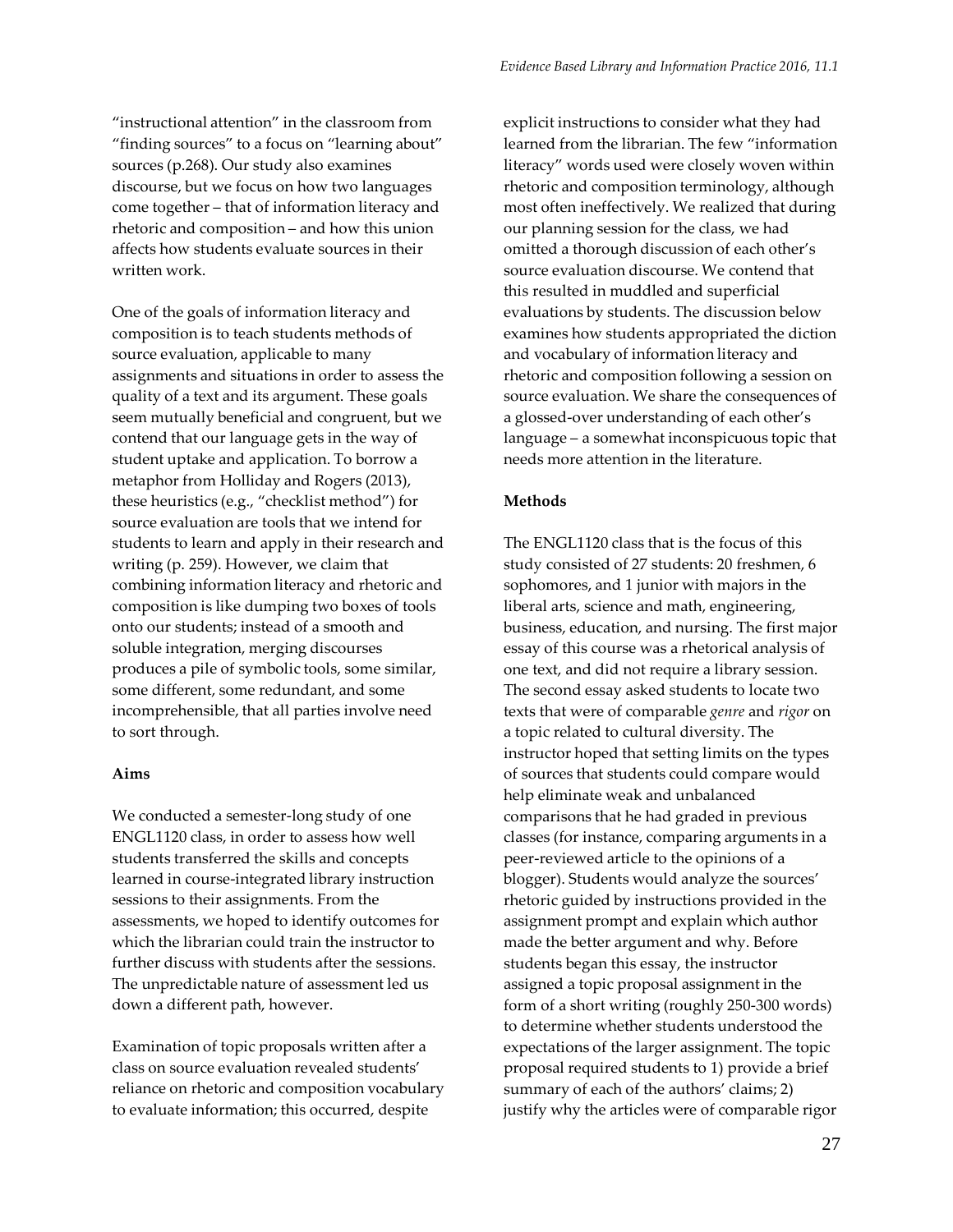and genre (students were to consider the information from the library session); 3) defend the better argument and include the criteria they used to determine this; and, 4) include a plan to support their (the students') argument and ideas. The instructor kept the word count low to ensure succinct and well-thought out evaluations.

During our pre-class meeting, we outlined a team-taught library session on source evaluation to coincide with this assignment. In an effort to deemphasize the evaluation "checklist" and the superficial assessment of information that it encourages, the librarian suggested a lesson plan centered on the "information lifecycle." We also acknowledged and incorporated two terms on the assignment that the librarian normally did not use; *genre,* defined by the instructor as "a category of writing or art that share similarities in form and style" and *rigor*, "the *thoroughness*  and *accuracy* of a source." Focus on *genre* would transform a dichotomous discussion of the differences in the format of "popular" and "scholarly" sources to a closer examination of both the way a source looks *and* the way it is written. *Rigor* would discourage the assessment of peer-reviewed articles as being the "best" type of source, but instead characterize the review process as a factor to consider – and one that should strengthen – as we moved around the information lifecycle. Throughout the semester, the instructor framed the concept of rhetorical analysis using the three Aristotelian, persuasive appeals: logos (e.g., logic, reasoning, evidence), pathos (e.g., emotionally charged language, anecdotes, narration), and ethos (e.g., credibility, diction, tone). The pre-class planning session did not include a discussion of this particular discourse and its relation to source evaluation. We phrased our learning outcome as follows: "students will learn that information is disseminated in different formats and that the accuracy and thoroughness (rigor) of information is often related to the length of time it takes to produce the information and the format in which it is reported" (Carter & Aldridge, 2015).

We began the library session with a review of the concept of *genre*, which the instructor had introduced in a previous class. He explained that sources within the same genres share comparable patterns of arguments, and provided characteristics to consider when identifying a genre: length, tone, sentence complexity, level of formality and informality, use of visuals, kinds of evidence, depth of research, and presence or absence of documentation (Ramage, Bean, & Johnson, 2010). The discussion included examples of types of genres, such as op-ed pieces and scholarly articles, and the librarian asked students from which genres they might find sources for their assignment.

The librarian next introduced a current event in cultural diversity that would serve as a class topic. She placed students in groups of two, and then distributed to each group a piece of paper with a pre-selected source written on it. The sources represented a variety of genres: broadcast news, online and print newspapers, magazines, trade magazines, scholarly journals, and books. Keeping the example topic in mind, students answered worksheet questions about their source that addressed the information creation process. Prior to class, the librarian had set up five stations around the classroom that represented a point in the information lifecycle. She had labeled the stations "one day," "one week," "one month," "one year," and "longer than one year." After they completed the worksheet, she asked each group to tape their source at the station along the information lifecycle that most closely matched its speed of publication. She then led a discussion about the rigor of each as they moved around the room, and essentially around the information lifecycle. The discussion incorporated familiar terms such as *authority*, *accuracy*, and *purpose*, but not in conjunction with a checklist. For a revised version of this lesson plan, see Carter & Aldridge (2015). The class concluded with an introduction to the Academic Search Premier database and time for the students to search. After class, the instructor shared the completed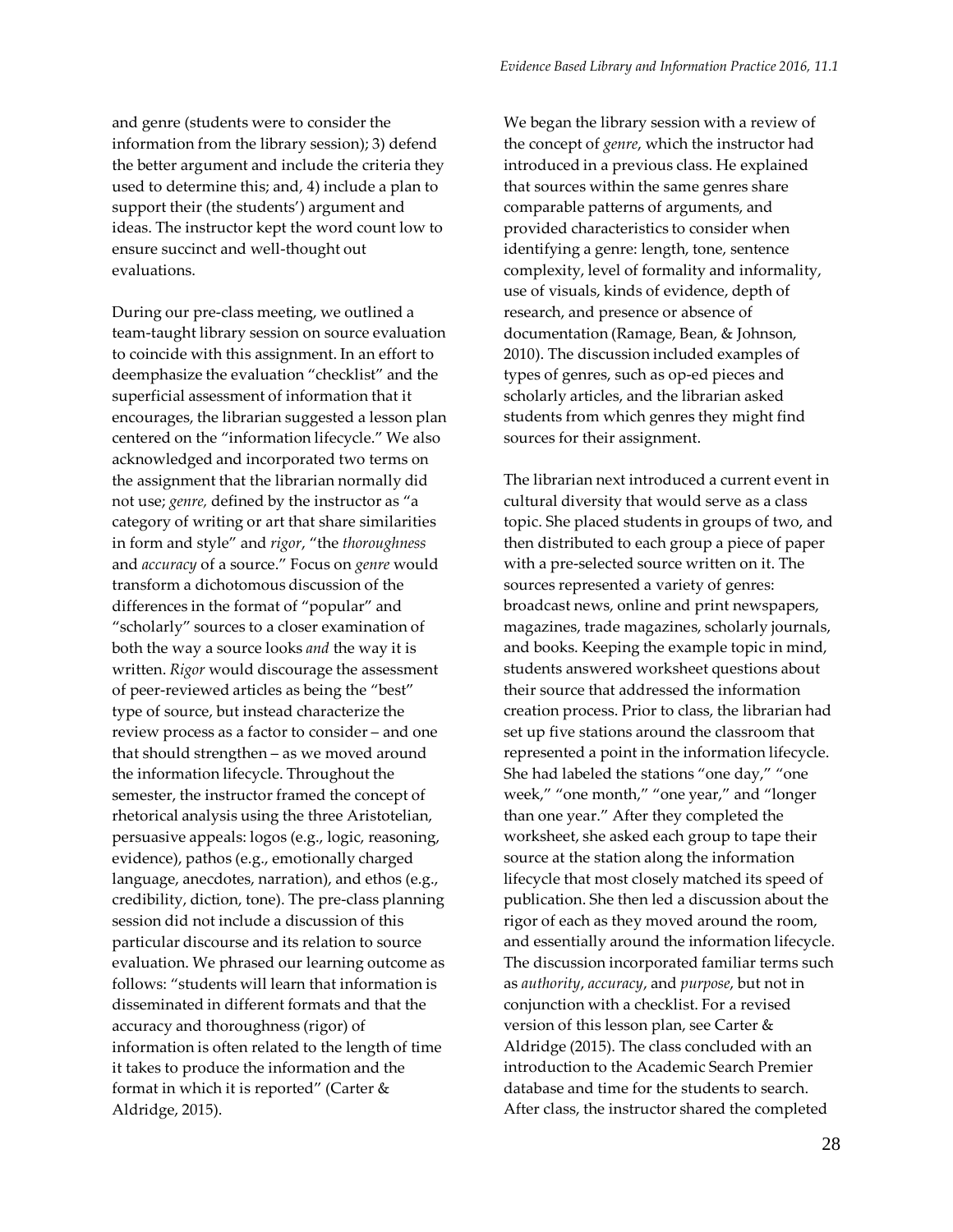topic proposals with the librarian, and they met several times to discuss the results. Approval from the university's Institutional Review Board was required to conduct the study, and age of consent in Alabama is 19. This library session occurred early in the semester, before approximately half of the students turned 19. Therefore, out of the 27 students, we are only able to report on the artifacts of 13 students.

Apart from one another, we each assessed the topic proposal assignments that students completed after the library session with the use of two simple rubrics. The first rubric measured student success at finding articles of similar genre and rigor. If we graded a paper as "sufficient" or "accomplished" at this task, we each applied the second rubric to determine how well they justified their choices. To earn an "accomplished" rating on this second task, a student "succeeded in convincingly justifying their selections," while a "sufficient" rating indicated that the student tried to justify their selections, but fell short. We reserved "insufficient" ratings for those students who put forth little effort. Then we came together to discuss each other's results. We found that we had each applied the rubric similarly, informally norming the rubric. In an effort to conduct an organized review of word choices, we identified categories of evaluative language that the students used in their topic proposals. The categories listed here were developed through our discussion of the patterns that each of us identified when we read throught the proposals separate from one another: logic (logos, evidence, facts, organization, reasoning); emotion (pathos, personal stories, anecdotes, charged language); credibility (ethos, ethics, credentials, character, authority); surface features (mention of length of article, credentials mentioned without analysis, bias, citations/references); genre (identified a specific genre). We then read through the papers one last time separately, color-coding for each of the categories. This enhanced our later discussions by providing a visualization of the vocabulary patterns.

#### **Results and Discussion**

While most students could locate the "right" types of sources (of similar rigor and genre), the majority of their attempts to evaluate the sources involved sweeping statements using the broadest terminology possible. This strategy did not result in what we considered accomplished evaluations, and we identified three possible reasons for this poor performance: 1) flawed assignment design – students were asked to do too much with too few words, therefore could not be as precise as we would have liked; 2) an ineffective information literacy session; and/or 3) a lack of clear understanding of evaluative language. While all three represent crucial pieces of the puzzle, language-use rose to the top for us as the most stimulating finding of this assessment. We thought this focus would touch on the other two potential factors as well.

We moved forward by labeling each evaluative word choice as either an "information literacy" or "rhetoric and composition" term. We based these labels on the language each of us most commonly used in our respective classes. Table 1 illustrates students' choice of words divided by the authors into these two categories.

The majority these evaluative word choices fell into three categories: logic, emotion, and credibility. Our discussion below is based on this framework.

## *Logic*

Figure 1 shows the words students chose when referring to the logic of an author. The librarian discussed *reference lists* and *citing sources* in the information literacy session, and the importance of each in determining *authority* and *accuracy*. However, students mostly chose less-specific concepts found in their composition reader.

For example, rather than explaining that an author had "cited sources," students preferred the term "evidence." This may seem like a trivial difference, until the applications of the word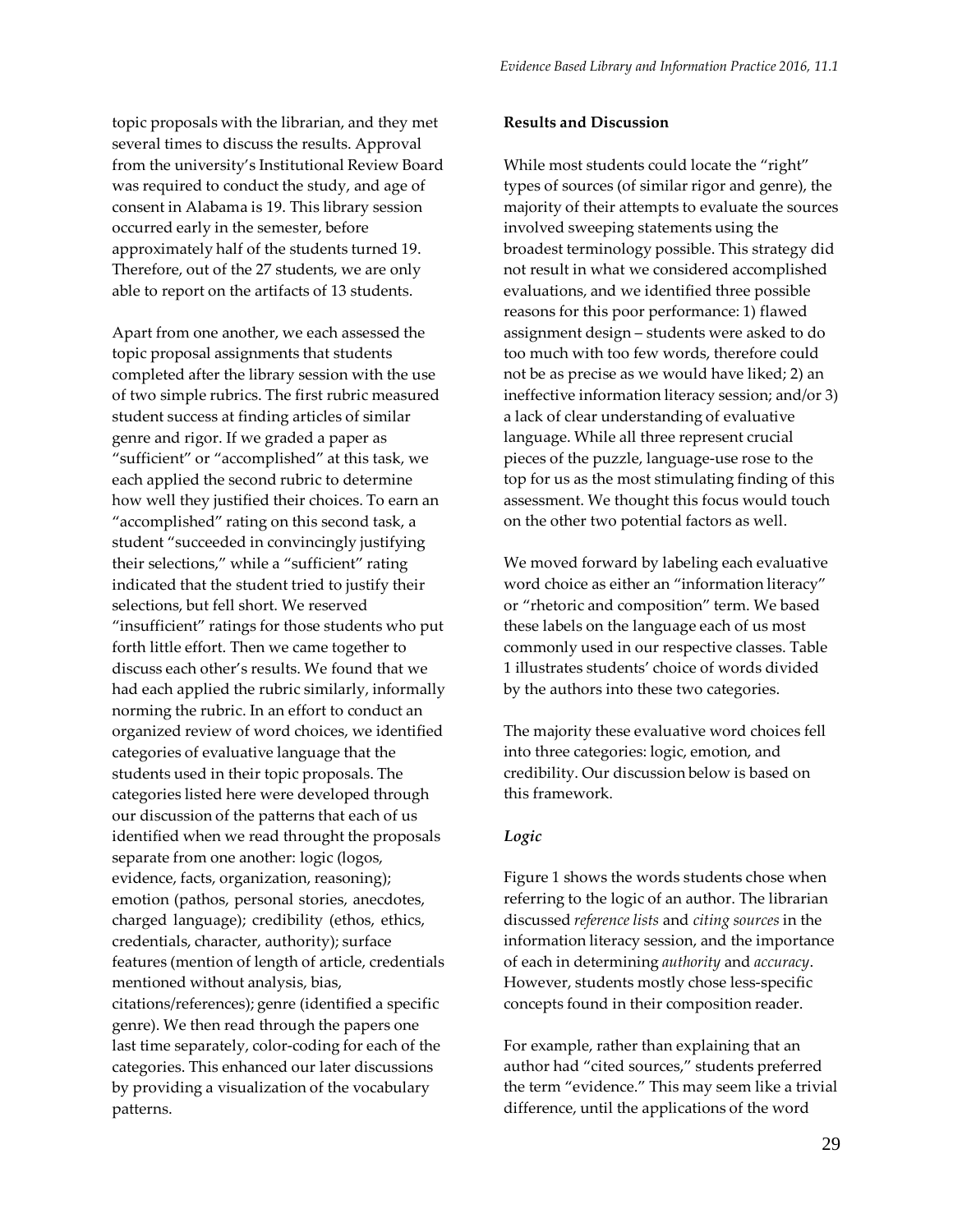| <b>Information Literacy</b>                                    | <b>Rhetoric and Composition</b> |
|----------------------------------------------------------------|---------------------------------|
| Credibility                                                    | Logic                           |
| Authority                                                      | Evidence                        |
| Format-related features (e.g., length, credentials, citations) | Facts                           |
|                                                                | Organization                    |
|                                                                | Reasoning                       |
|                                                                | Emotion                         |
|                                                                | Pathos                          |
|                                                                | The use of personal stories     |
|                                                                | The use of "charged" language   |
|                                                                | Character                       |
|                                                                | Genre                           |





Figure 1 Student word choices related to logic.

and its effect on student performance is considered. Student 1 in our sample used the word evidence three separate times. The student describes, "[The author] begins by explaning he first believed that gun control was a positive move forward, but later changed *his thesis after*

*considering evidence*. Although the student impressively applies the language of rhetorical analysis (e.g, "his thesis"), he or she makes no clear point about what type of evidence swayed the author to change positions. Evidence seems like whatever material the author uses to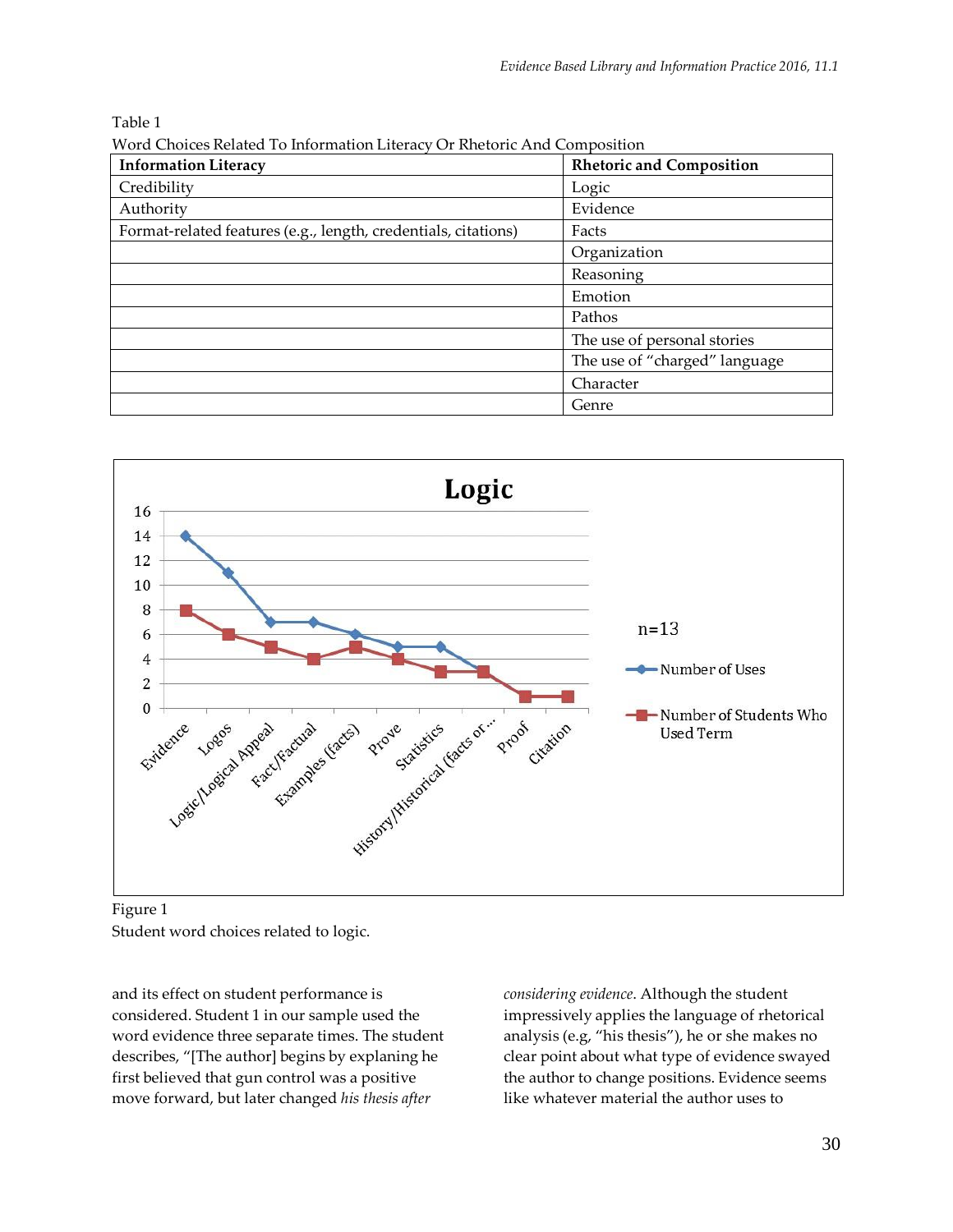support his or her point. Later, the student gets somewhat more specific, adding adjectival modifiers to differentiate types of evidence: "[Both articles] support their evidence *through historical evidence.*" This seems like a firm step toward specific evaluative analysis. Narrowing evidence into manageable categories begins to demonstrate the student's awareness of different types of evidence and their potentinal uses. However, the student made up this category of evidence on the spot, since it was not introduced in discussions during the library sessionis or during writing class. What consitutes historical evidence and why it matters in evalulating the author and the source's effectiveness are simply mentioned and then abandoned. Next, the student continues to bring the discussion into more focus: "[The author] uses some *factual based evidence*, but lacking *a proper amount of citation* and *logical appeal.*" Factual-based evidence seems like a straightforward categorization – it's evidence based on facts. Questions remain, however, and many go unanswered or unaddressed about the nature and origin of those facts. What, moreover, is the "proper amount of citation" to appeal logically and appropriately to the audience? Why is that the case? Why are some facts more persuasive, reliable, and fitting for one audience over others? How and why? It's repetitive questioning, no doubt, but important for evaluating a source beyond its surface functions, parts, and pieces. Those deep level analytical questions are left in favor of shallow responses. This student's identifications of evidence capture a dominent trend that runs through the entire sample –students disregarded the suasive function of the types of evidence used to describe the article. If it has evidence, it is a good source. If it has more evidence than the other source, it is likely better. There is little mention of the quality of evidence, or sources, consulted. Immersing students in this vague terminology provided them with the flexibility to make words mean what they wanted them to mean – it required less thoughtful evaluation and less critical thinking.

#### *Emotion*

As we identified parallels within our two lexicons, we ran into a discrepancy when considering *pathos* and *emotion*. The librarian considered emotion to be connected to *bias*, while the composition instructor argued that *bias*, although it might be included under pathos, primarily falls within *ethos* and speaks to the *credibility* of an author. This in itself serves as a valuable illustration of lexical mismatch. For the purposes of this discussion, we favor the composition instructor's view. As seen in Figure 2, students pulled from a limited vocabulary when discussing pathos.

Although students generally made empty evaluations of pathos (similar to those discussed in the logos section), they found a lack of emotional appeal as a real problem. Beyond unsound logic, unreasonable beliefs, or tenuous support, students often condemned an author who failed to move readers emotionally. One student claimed that strong pathos was the crucial evaluative element between his or her authors: "The main point I will make in my essay, though, is the lack of pathos in [the author's] article. [The other author] fills his article with emotional appeal, which makes it very strong." Although the students made clear claims about the effectiveness of pathos, what their proposals leave out are specific details. *How* do these authors affect readers? *Why* is that specific method weak or strong or persuasive? These questions we both want to know.

However, one student stood out from this sample. This student often leads with generalities, most of the writers from our sample do, but he or she steps toward specific evaluation through analysis. Analyzing and evaluating two sources about the legalization of marijuana, the student starts with a vague statement, introducing the rhetorical category: "['Article Title'] will be addressed by showing [the author's] lack of logical evidence and no emotional appeal to his audience." The student's claim to "no emotional appeal" is sweeping and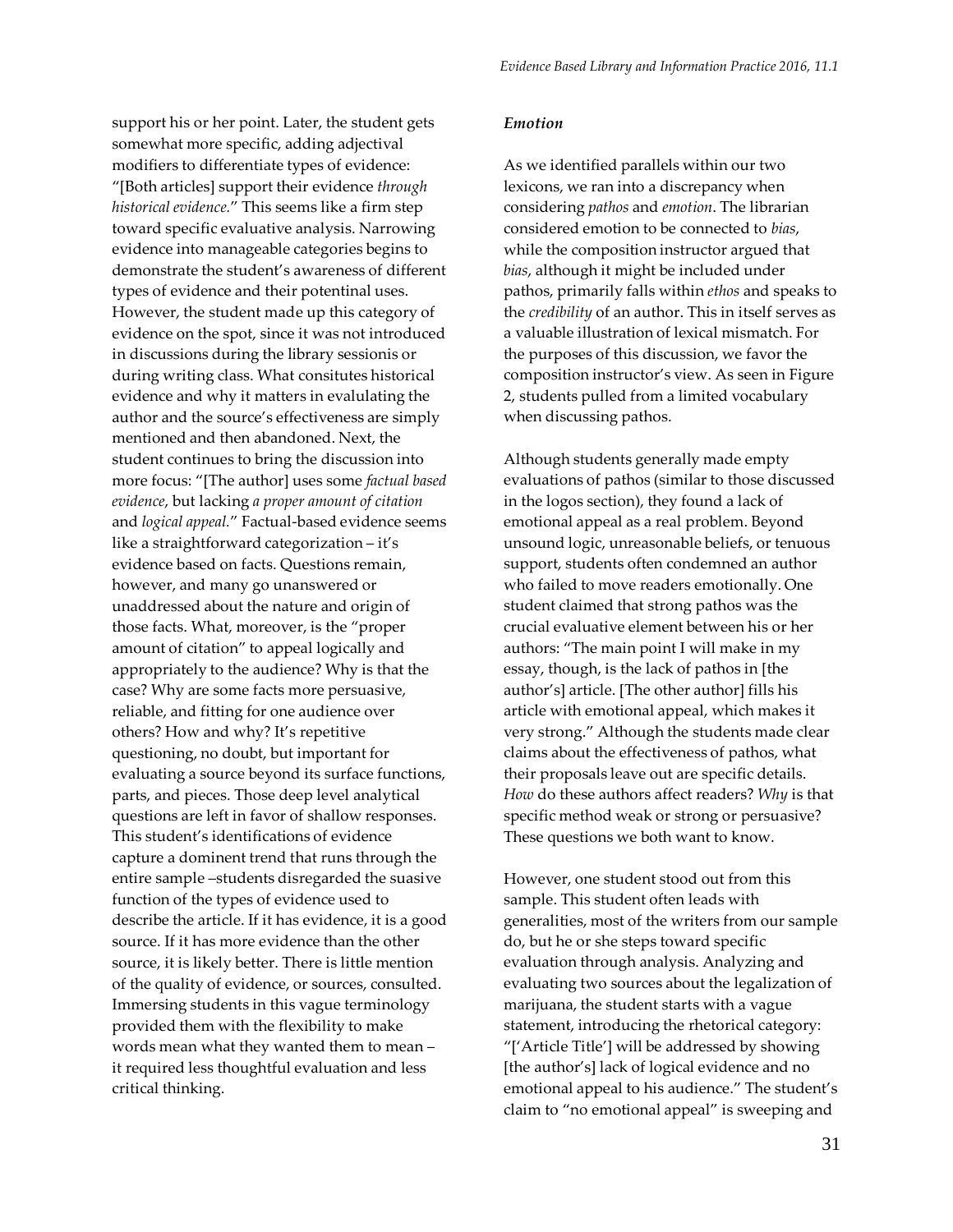





Figure 3 Student word choices related to credibility.

inaccurate, since no document completely lacks the ability to affect an audience, even if it produces boredom or contempt. He restates this position further: "[The Author] also does nothing to connect with the people that don't use the drug while he is arguing against the legalization of marijuana thus showing his lack of emotional appeal." Although the student

made weak claims about pathos of the article considered rhetorically weaker, he or she treated the source considered rhetorically effective more precisely. "[The other author's] article is more effective than ineffective because of his use of strong emotional appeal and his use of situations that his intended audience can easily relate to." The student doesn't connect that "his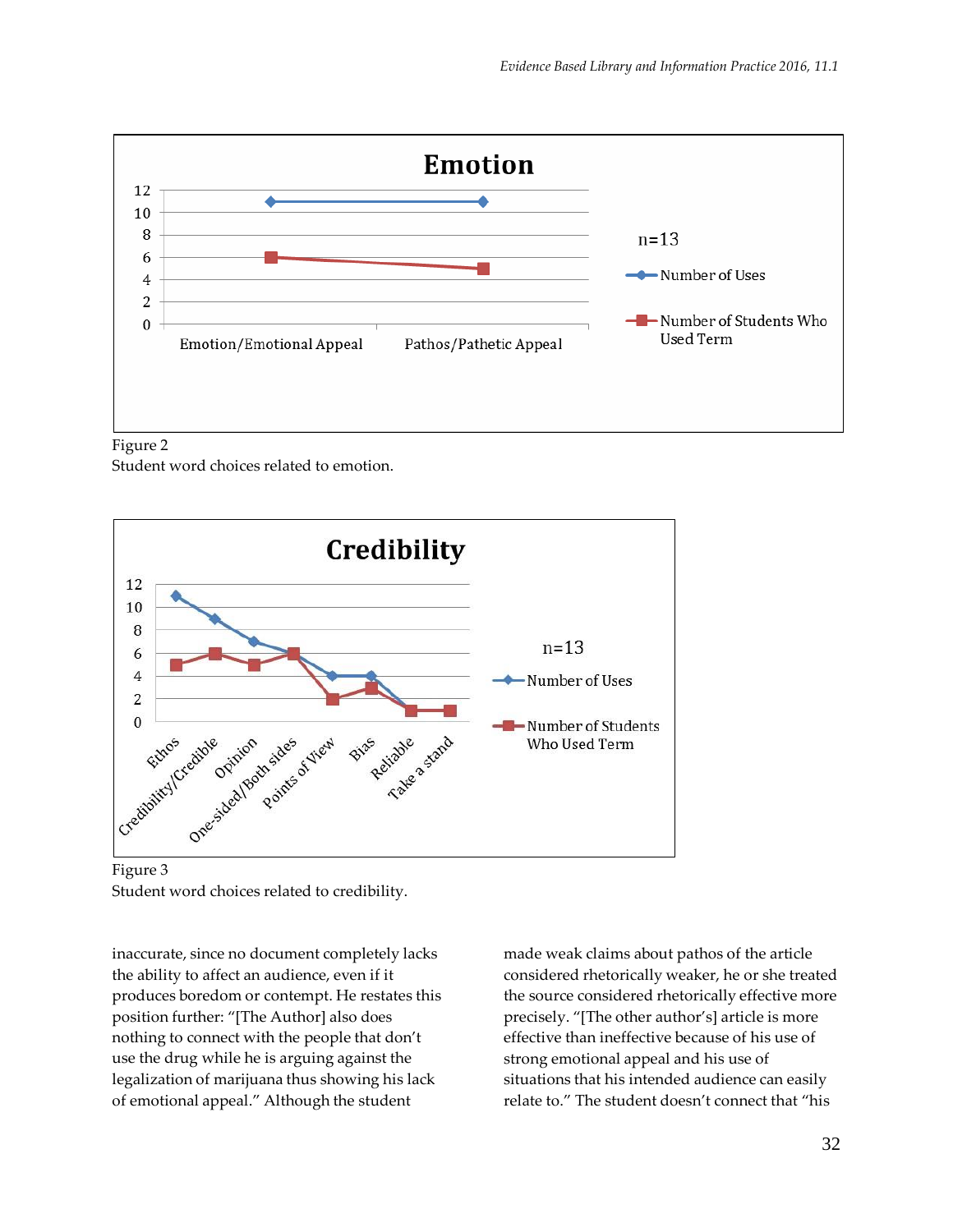use of situations" are a facet of "strong emotional appeal," which is an enormous category. He reiterates later, "[the author's] use of situations that make his argument easy to relate to." By situations, the student means to describe narratives, anecdotes, or descriptions that the author uses to concretize the policies for which he argues. In addition to identifying a specific emotional strategy used by the author, this student reaches a solid conclusion regarding the emotions that the author intends to elicit from the audience: "He also evokes sympathy and happiness at different times as he shows the marijuana dispensaries being shut down and the excitement of citizens in states where the drug was legalized." The mention of "sympathy and happiness" seems like small steps and still somewhat vague, yet, unlike most of our sample, this student actually proposed specific emotions rather than simply mentioning "appeals to emotion" or "uses pathos." This is the type of evaluation and analysis that we encourage in student evaluation because it, at the very least, displays a measure of critical, evaluative thinking.

The many emphatic criticisms levied against an author's pathos suggest that students may need instruction on how to distance their personal point of view during source evaluation yet register their reactions to emotive language carefully. That they produce circular evaluations about pathos might seem removed from the librarian's goals, but the student's fixation on emotional appeal and swift criticism of the lack thereof might suggest that they are not thinking critically about finding and evaluating the best sources. In fact, their examinations of and references to pathos suggest that affective language may influence student source decisions in a detrimental way.

#### *Credibility*

Arguing for an author's *ethos*, *authority*, *credibility*, under whatever name, eluded many students from our sample. A factor contributing to students' poor performance could be our two

similar but competing definitions of *authority*. The librarian took a traditional (albeit changing) approach to teaching authority by focusing on an author's credentials. For composition, *ethos*  takes this oversimplified view into consideration, but also requires evaluating how an author exhibits authority through proper diction and ethical claims. Furthermore, a *credible* author should present counterarguments fairly, and if he or she does not, then their manipulation of information or *bias* might compromise their ethos, their credibility. The information literacy approach promoted a surface-level evaluation, while the rhetorical analysis of *authority* required a thorough reading and comprehension of the source. Students applied the librarian's definition of authority and tried to make it fit the rhetorical analysis ethos-framework. Rather than using the term *authority*, however, they chose to use *credible –* a word not formally defined in class, but rather tossed around loosely by the librarian without considering the implications for student understanding.

For example, one student acknowledged, "Both of the authors appeal to *ethos* almost equally due to their *credibility* and background." Another student remarked, "The author in article one has many *ethos* that help to [sic] his argument which make him *credible*." Essentially, the students decided that the author is credible because he or she is credible. Although they show awareness of credibility and its importance for evaluating sources, their circular arguments demonstrate missing analytical tools for identifying specific appeals to credibility.

Few students constructed nuanced analyses and evaluation of credibility. These examples, however, indicate awareness of the implicit nature of ethos assembled by the parts of writing. One student claims, "Throughout the article she [the author] is *very sincere* and *seems to really care* that texting while driving should be banned." This student reaches a conclusion based on synthesizing the parts of the argument. This may seem vague, but his or her point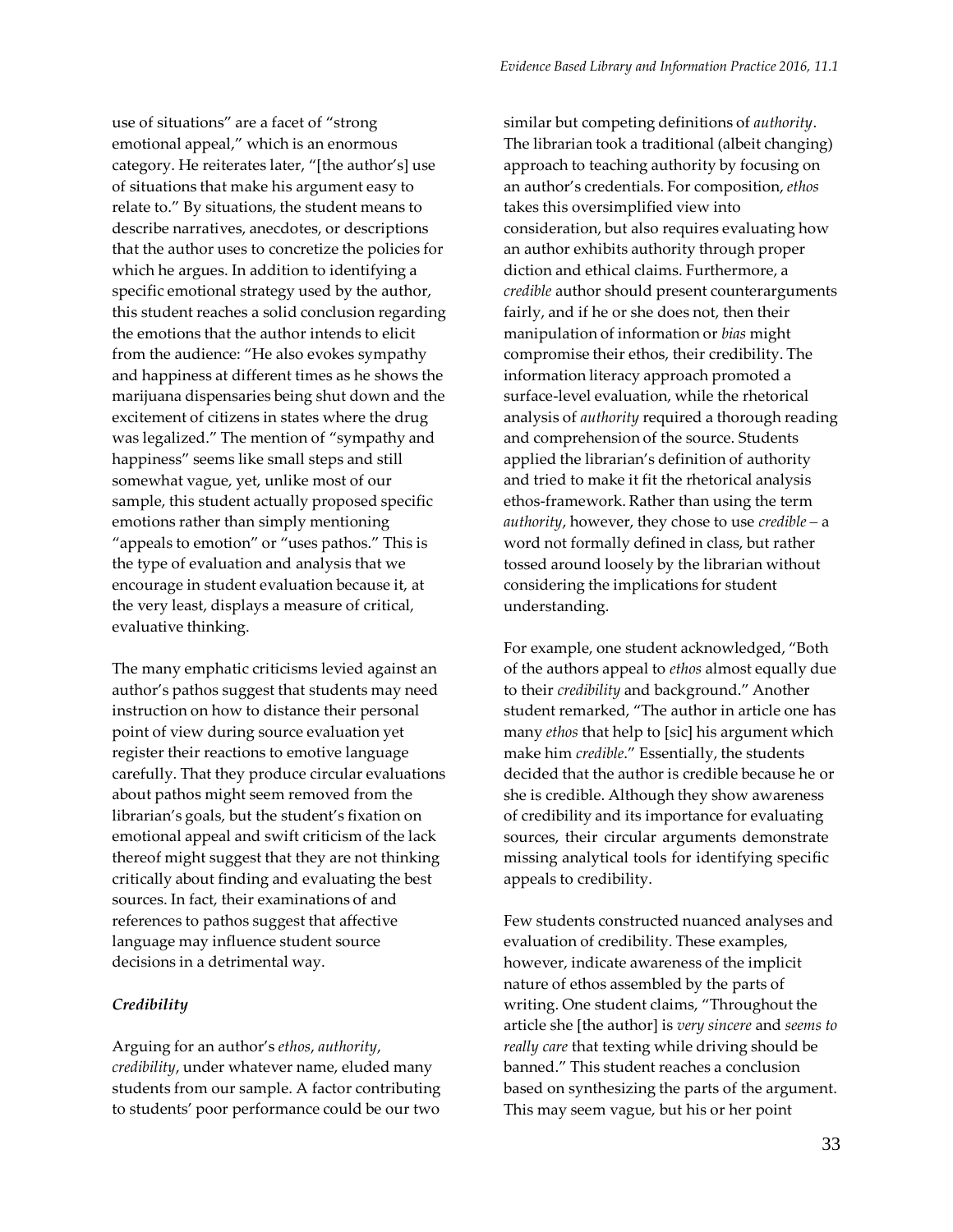speaks to the tone and voice of the author in the article, rather than the external factors, like credentials or publisher, on which most students remarked. The same student states, "[The other author] uses ways of relating to both sides," an instrumental gesture for conveying fairness and comprehension in an argument. Had the student identified what specific components of writing and argument made this first author appear "very sincere" or seeming "to really care" or what "ways of relating to both sides" used by the second author, he or she would advance toward strong evaluation of ethos. That he or she sees beyond the surface, beyond the literal demonstrates analysis and evaluation that we encourage and endeavor to replicate in student scholars. Another student, writing about atheism and theism, drew out that one of his or her author's was more persuasive than the other because of her "understanding and placating tone, and her experience with both sides of a theistic existence." This student recognizes the author's intention of forging common ground over a contentious topic with a potentially hostile audience comes through how she writes and not simply what. His or her evaluation of the author's ethos, though minor, stands out from our sample because the student compresses several dimensions of ethical credibility into one single sentence. However, these evaluative statements were the exception and not the rule.

In addition, limited class time meant that some crucial points were glossed over. Unfortunately, students walked away with the impression that bias was bad, and could most often be identified as *one-sided*. They ignored discussions of *bias* led by the instructor throughout the semester in which he presented *one-sided* as arguments slanted toward an audience in favor of the topic (e.g., arguing for a better football stadium to football fans) as well as an argument without consideration or acknowledgement of counterarguments. For instance, one student, comparing argumentative articles on the issue of abortion, accuses an author of a pro-life argument to be "rhetorically ineffective"

because of "presenting a *one-sided* argument." This conclusion may be the building block of a strong, detailed evaluation. However, in comparing the two articles, the student concludes, "They have similar genres in which the author has a *one-sided* point of view and uses specific detail to argue pro-life or pro-choice." In the same paper, the student changes use of the term "one-sided," maintaining it as a point of comparison between the two sources. For this student writer, the "one-sided" approach clarifies the author's argument and intention, forgoing engagement with counterarguments or introducing alternative perspectives in a fair and comprehensive manner. The phrase contributed to dichotomous evaluation of information.

#### **Limitations of Study**

In consideration of the problems with our instruction, one issue stands above the rest. The composition instructor's assignment asked students to say too much in very few words. The instructor had intended for students to demonstrate basic understanding of the major essay's purpose and show that they had, in fact, started the writing and researching process. However, compressing a summary, a justification, and a developing argument into 250 to 300 words, simply could not be done well. Rather than increase word count, it may be more productive to cut the objectives and focus the assignment on justifying their choices. This might yield more developed and thoughtful conclusions. Having said this, we believe if provided with a larger sample, we would most likely see similar trends as seen in Figures 2, 3, and 4 – students' inclination to use broad, somewhat meaningless words. We cannot prove this with our data, however, but hope others will take up this research and move it forward.

That the language of information literacy was mostly missing from their analyses raises an important question. How effective was the instruction session when most of the information literacy terms were never used in the students' writing? Is it realistic to expect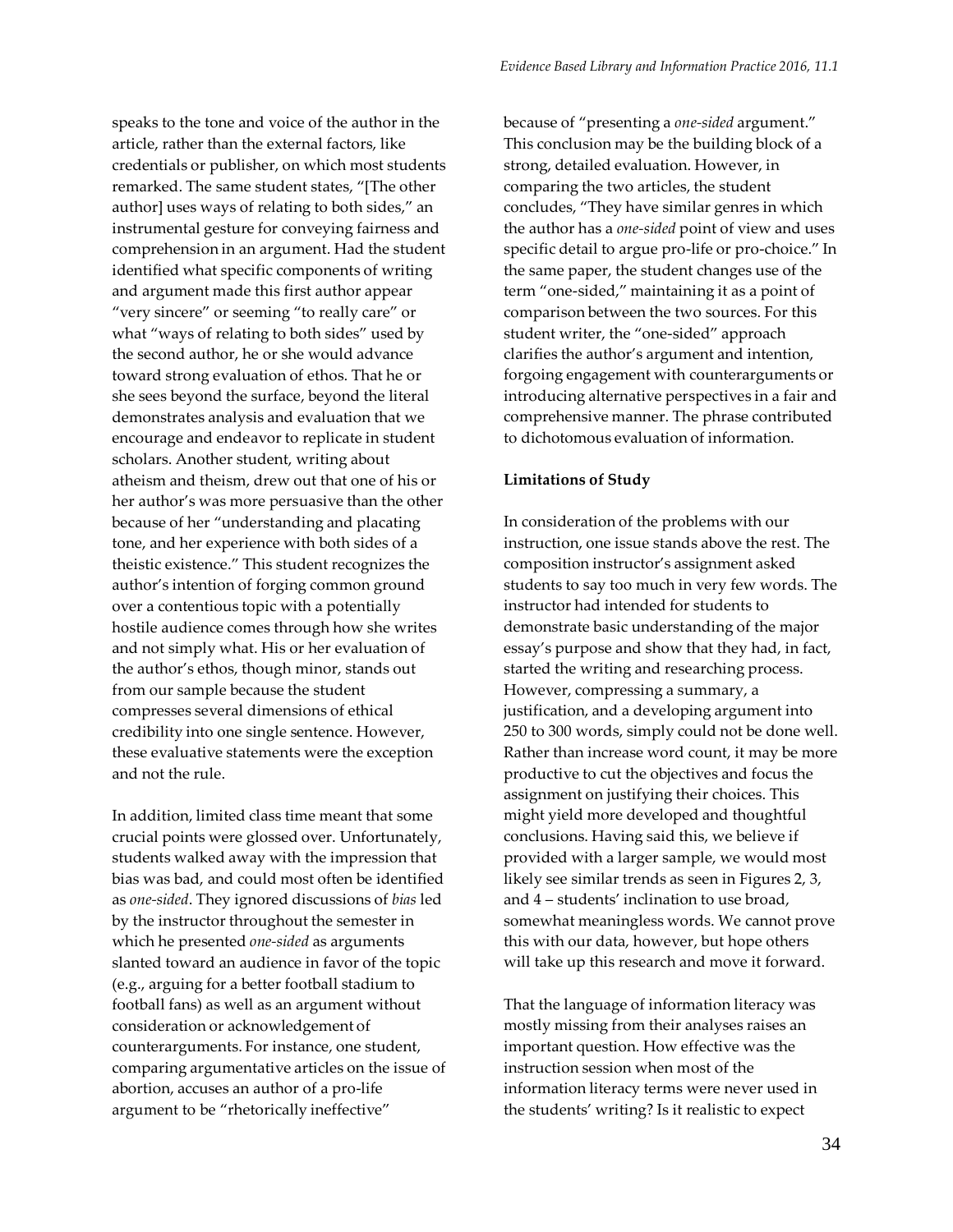students to remember a multitude of terms, comprehend the meanings of these terms, and apply them appropriately after a 50-minute information literacy session? Instruction prior to and during the information literacy session may have steered students in the wrong direction. Before the session, the composition instructor presented information on genre to students using genres that he hypothesized they were familiar with (e.g., action films, teen dystopian novels, etc.) as a way to help them approach analyzing and evaluating more conventional college-level sources (e.g., op-ed pieces, peerreviewed articles, etc.). Using examples from popular culture *only* to build common ground for understanding the concept of genre, however, may have stunted students' ability to see the transferability of these skills to the evaluation of academic sources. Moreover, the librarian fell short in her attempt to fully move away from the "checklist approach" by encouraging students to rely on author's credentials for authority, rather than considering information need, or the instructor's definition of authority.

#### **Implications and Conclusion**

Reflecting back on our project, students spent more time with the instructor and had more incentive to use his language given that he graded their work. Our research showed that the words used by the instructor – ethos, evidence, so forth – took on different forms for the librarian, such as sources, references, etc. It may seem that the instructor and librarian were saying the same things, but just using different words. Based on the students' writing and the instructor and librarian's consultations afterwards, however, these seemingly similar words had different meanings. It seems like we're arguing semantics here, which is commonly seen as nitpicky and frustrating. But, in this case, semantics matter. Are our languages similar enough that we can have a common vocabulary or do we need a better understanding of our languages so we're not working at cross-purposes? Are we enabling

students to take the easy way out because of the inconsistencies in the languages that we use?

We contend that both sides' concept of sources could serve as a starting point for a more blended discourse. In the information literacy session discussed above, the word *genre*  replaced *source* and *format* in the traditional framework of popular versus scholarly sources. Through our post-class discussions, we learned that we both meant basically the same thing, but just expressed it differently. Burkholder (2010) speaks to this by arguing for the use of genre theory to redefine *sources* by "bridging the gap between what a form really is and what it is actually designed to do" (p. 2). Bizup (2008) argues in favor of a vocabulary to describe how writers use sources, rather than for types of sources (p. 75). This could be a perfect opportunity to combine ideas from rhetoric and composition and information literacy to create a mutually-endorsed descriptor. However, this requires a higher-level of understanding of each other's discourse. Siloing our thoughts and concepts into distinct teaching responsibilities (i.e., you teach this, I teach that) will no longer suffice. Composition represents only the beginning of the journey, as discourse becomes more complex as students' progress through their majors. Frank conversations with faculty about the purpose of information literacy instruction and their expectations of student performance must also include a discussion of disciplinary discourse. Clear language serves as the crux of comprehension.

At the end of our analysis, the paths forward split in many directions. One way is toward further standardization of conceptual vocabulary for source evaluation. If instructors of composition and librarians shared identical language and methods, confusions and redundancies in our respective approaches and wordings would likely decrease. However, another way forward is to keep going in the same direction, stay the course, in other words. Composition instructors and librarians join together and meld their methods organically.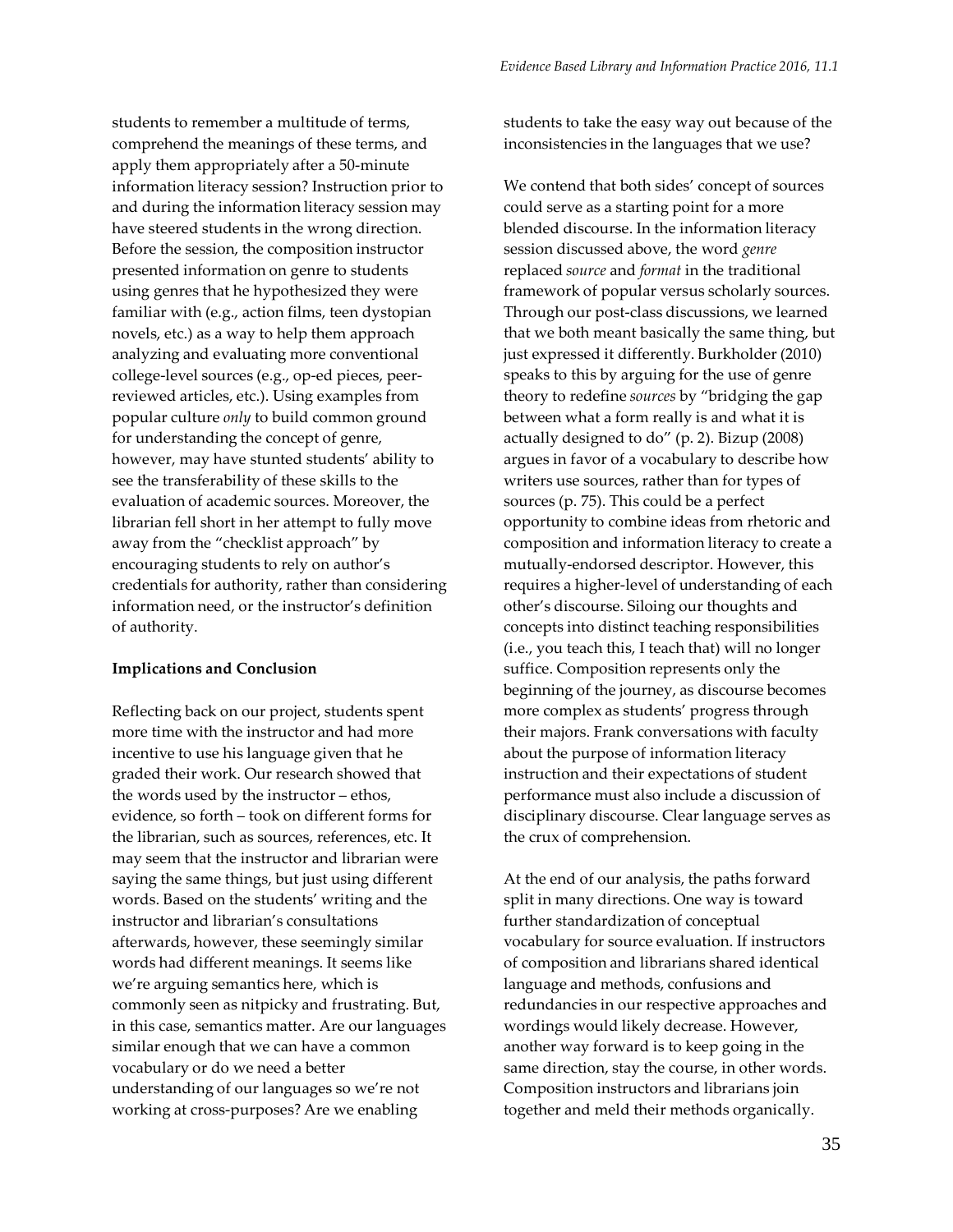Though this process may be messy, the results may better mirror the challenge for our students who have to navigate through the unfamiliar terrain of source evaluation in the information age. Standardization may strip away our students' creative edge needed to cut away ambiguity and fabrication of authority during a time when information flows as freely as air and can likely be as insubstantial. By bringing various languages of source evaluation together, our process becomes one of many methods, not *the* method but *a* method, available to students who need to learn to adapt to varying audiences and demands in order to evaluate work in meaningful ways, rather than blankly repeating vocabulary.

The endless flexibility in and between different academic disciplines challenges first-year students. When the language of rhetoric and composition and information literacy collide in the classroom, expect a crash in the students' minds. They have to learn to adapt to multiple discourses, sets of words and principles of knowing, in a single classroom for each assignment. Assuming a "fake-it-until-youmake-it" voice in their academic writing helps them gesture toward the clear and specific evaluations that we strive to teach our students. Despite the limitations of our study, we feel as though we have stumbled upon an issue relevant to all librarians who communicate with students, composition instructors, and disciplinary faculty. Understanding the role discourse plays in student learning should be embedded in our advocacy for information literacy.

# **References**

Adedibu, L.O. & Ajala, I.O. (2011). Recognition of library terms and concepts by undergraduate students. *Library Philosophy and Practice (e-journal)*. Paper 449. Retrieved from [http://digitalcommons.unl.edu/libphilpr](http://digitalcommons.unl.edu/libphilprac/449/) [ac/449/](http://digitalcommons.unl.edu/libphilprac/449/)

Association of College & Research Libraries. (2015). *Framework for information literacy for higher education*. Chicago: American Libraries Association. Retrieved from [http://www.ala.org/acrl/standards/ilfra](http://www.ala.org/acrl/standards/ilframework) [mework](http://www.ala.org/acrl/standards/ilframework)

Ayre, C., Smith, I.A., & Cleeve, M. (2006). Electronic library glossaries: Jargonbusting essentials or wasted resource? *The Electronic Librarian*, *24*(2), 126-134. [http://dx.doi.org/10.1108/0264047061066](http://dx.doi.org/10.1108/02640470610660323) [0323](http://dx.doi.org/10.1108/02640470610660323)

Barclay, D.A. & Barclay, D.R. (1994). The role of freshmen writing in academic bibliographic instruction. *The Journal of Academic Librarianship*, *20*(4), 213-217. [http://dx.doi.org/10.1016/0099-](http://dx.doi.org/10.1016/0099-1333(94)90101-5) [1333\(94\)90101-5](http://dx.doi.org/10.1016/0099-1333(94)90101-5)

Benjas-Small, C., Archer, A., Tucker, K., Vassady, L., & Resor Whicker, J. (2013). Teaching web evaluation: A cognitive development approach. *Communications in Information Literacy*, *7*(1), 39-49. Retrieved from [http://www.comminfolit.org/index.php?](http://www.comminfolit.org/index.php?journal=cil&page=article&op=view&path%5b%5d=v7i1p39) [journal=cil&page=article&op=view&pat](http://www.comminfolit.org/index.php?journal=cil&page=article&op=view&path%5b%5d=v7i1p39) [h\[\]=v7i1p39](http://www.comminfolit.org/index.php?journal=cil&page=article&op=view&path%5b%5d=v7i1p39)

Birmingham, E.J., Chinwongs, L., Flaspohler, M.R., Hearn, C., Kvanvig, D., Portmann, R. (2008). First-year writing teachers, perceptions of students' information literacy competencies, and a call for a collaborative approach. *Communications in Information Literacy*, *2*(1), 6-24. Retrieved from [http://www.comminfolit.org/index.php?](http://www.comminfolit.org/index.php?journal=cil&page=article&op=viewArticle&path%5b%5d=Spring2008AR1&path%5b%5d=67) [journal=cil&page=article&op=viewArticl](http://www.comminfolit.org/index.php?journal=cil&page=article&op=viewArticle&path%5b%5d=Spring2008AR1&path%5b%5d=67)

[e&path\[\]=Spring2008AR1&path\[\]=67](http://www.comminfolit.org/index.php?journal=cil&page=article&op=viewArticle&path%5b%5d=Spring2008AR1&path%5b%5d=67)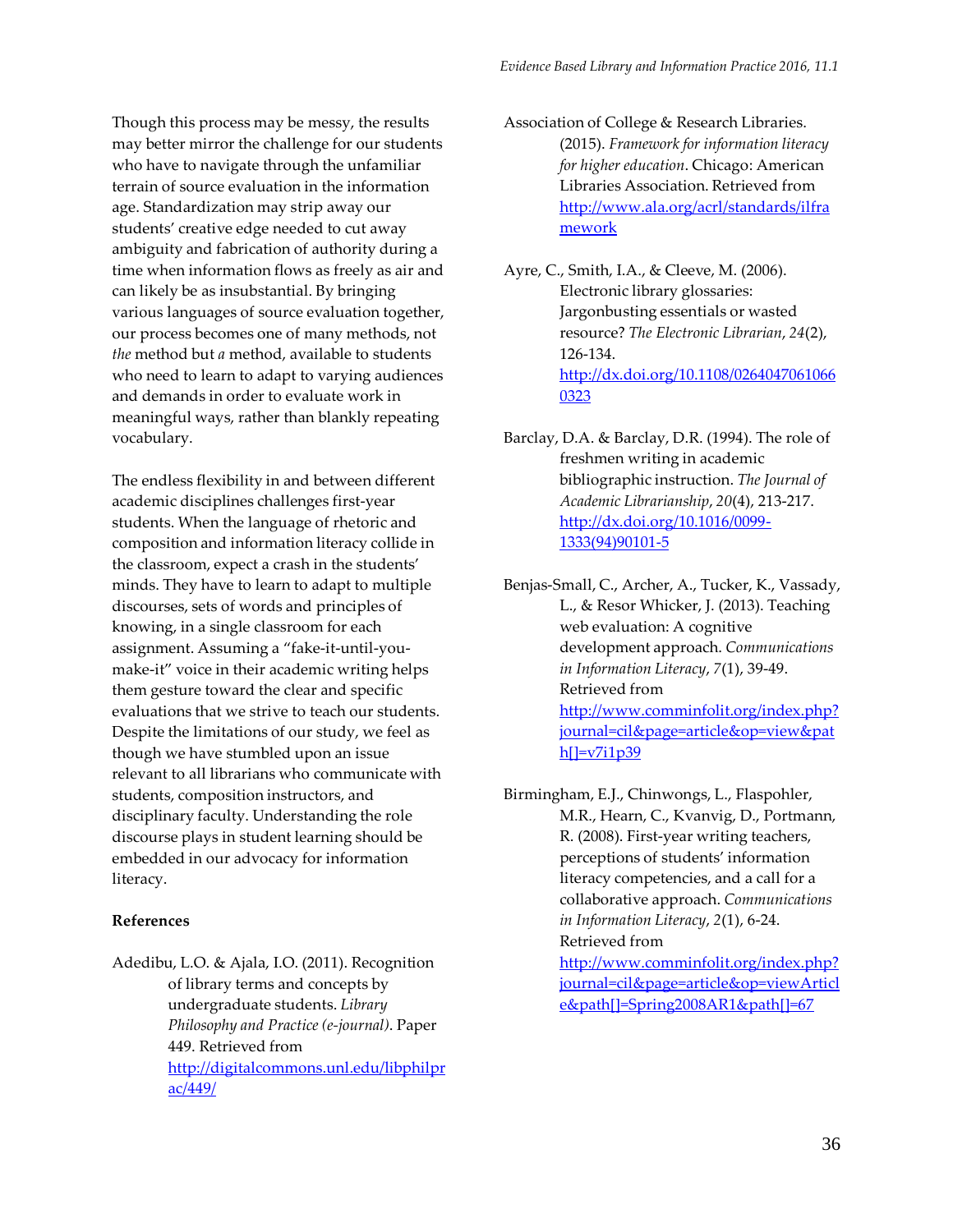- Bizup, J. (2008). BEAM: A rhetorical vocabulary for teaching research-based writing. *Rhetoric Review*, *27*(1), 72-86. [http://dx.doi.org/10.1080/0735019070173](http://dx.doi.org/10.1080/07350190701738858) [8858](http://dx.doi.org/10.1080/07350190701738858)
- Bowles-Terry, M., Davis, E., & Holliday, W. (2010). "Writing information literacy revisited": Application of theory to practice in the classroom. *Reference & User Services Quarterly*, *49*(3), 225-230.
- Burkholder, J.M.(2010). Redefining sources as social acts: Genre theory in information literacy instruction. *Library Philosophy and Practice*, Paper 413. Retrieved from [http://digitalcommons.unl.edu/libphilpr](http://digitalcommons.unl.edu/libphilprac/413) [ac/413](http://digitalcommons.unl.edu/libphilprac/413)
- Carter, T.M. & Aldridge, T. (2015). Information life cycle. In P. Bravender, H. McClure, & G.Schaub (Eds.), *Teaching information literacy threshold concepts: Lesson plans for Librarians*, 94-98**.** Chicago: Association of College and Research Libraries.
- Chaudhry, A. S. & Choo, M. (2001). Understanding of library jargon in the information seeking process. *Journal of Information Science, 27*(5), 343-349.
- Dewey, B.I. (1999). In search of services: Analyzing the findability of links on CIC University Libraries' web pages. *Information Technology and Libraries*, *18*(4), 210-213. Retrieved from [http://www.ala.org/acrl/sites/ala.org.acrl](http://www.ala.org/acrl/sites/ala.org.acrl/files/content/conferences/pdf/dewey99.pdf) [/files/content/conferences/pdf/dewey99.](http://www.ala.org/acrl/sites/ala.org.acrl/files/content/conferences/pdf/dewey99.pdf) [pdf](http://www.ala.org/acrl/sites/ala.org.acrl/files/content/conferences/pdf/dewey99.pdf)
- Doran, K. (1998). Lamenting librarians' linguistic lapses. *American Libraries*, *29*(7), 43.
- Fister, B. (1992). Common ground: The composition/bibliographic instruction connection. In T. Kirk (Ed.), *Academic Libraries: Achieving Excellence in Higher Education* (pp. 154-158). Chicago: Association of College and Research Libraries.
- Foster, E.H. (2010). An examination of the effectiveness of an online library jargon glossary. (Unpublished master's thesis). University of North Carolina, Chapel Hill, NC. Retrieved from [http://dc.lib.unc.edu/cdm/ref/collection/](http://dc.lib.unc.edu/cdm/ref/collection/s_papers/id/1214) [s\\_papers/id/1214](http://dc.lib.unc.edu/cdm/ref/collection/s_papers/id/1214)
- Holliday, W. & Rogers, J. (2013). Talking about information literacy: The mediating role of discourse in a college writing classroom. *Libraries and the Academy*, *13*(3), 257-271. [http://dx.doi.org/](http://dx.doi.org/%2010.1353/pla.2013.0025) [10.1353/pla.2013.0025](http://dx.doi.org/%2010.1353/pla.2013.0025)
- Houdyshell, M.L. (1998). Bring out the best in your BI or converting confusion into confidence. *College & Undergraduate Libraries*, *5*(1), 95-101. [http://dx.doi.org/](http://dx.doi.org/%2010.1300/J106v05n01_11) [10.1300/J106v05n01\\_11](http://dx.doi.org/%2010.1300/J106v05n01_11)
- Hutcherson, N. B. (2004). Library jargon: Student recognition of terms and concepts commonly used by librarians in the classroom 1. *College and Research Libraries, 65*(4), 349-354. http://dx.doi.org/ [10.5860/crl.65.4.349](http://dx.doi.org/%2010.5860/crl.65.4.349)
- Hlavaty, G. & Townsend, M. (2010). The library's new relevance: Fostering the first-year student's acquisition, evaluation, and integration of print and electronic materials. *Teaching English in the Two-Year College*, *38*(2), 149-160. Retrieved from [http://www.ncte.org/library/NCTEFiles/](http://www.ncte.org/library/NCTEFiles/Resources/Journals/TETYC/0382-dec2010/TETYC0382Librarys.pdf) [Resources/Journals/TETYC/0382](http://www.ncte.org/library/NCTEFiles/Resources/Journals/TETYC/0382-dec2010/TETYC0382Librarys.pdf) [dec2010/TETYC0382Librarys.pdf](http://www.ncte.org/library/NCTEFiles/Resources/Journals/TETYC/0382-dec2010/TETYC0382Librarys.pdf)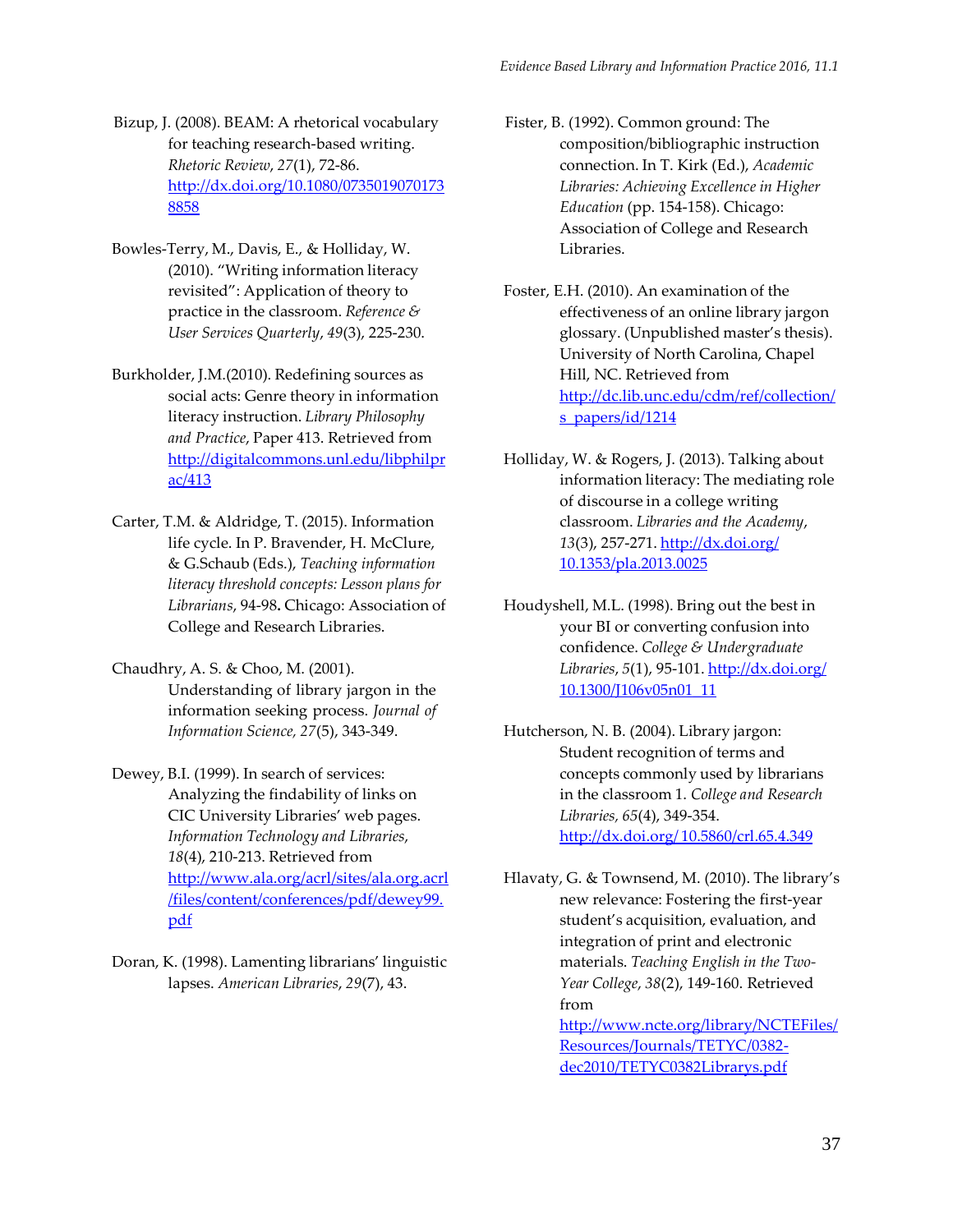Imler, B. & Eichelberger, M. (2014). Commercial database design vs. library terminology comprehension: Why do students print abstracts instead of full-text articles? *College & Research Libraries*, *75*(3), 284- 297. [http://dx.doi.org/](http://dx.doi.org/%2010.5860/crl12-426) 10.5860/crl12-426

Jacobs, H. L. M., & Jacobs, D. (2009).

Transforming the one-shot library session into pedagogical collaboration: Information literacy and the English composition class. *Reference & User Services Quarterly*, *49*(1), 72-82. Retrieved from <http://www.jstor.org/stable/20865180>

- Mazziotti, D. & Grettano, T. (2011). "Hanging together": Collaboration between information literacy and writing programs based on the ACRL standards and WPA outcomes. In D.M. Mueller (Ed.), *Declaration of Interdependence: The Proceedings of the ACRL 2011 Conference, March 30-April 2, 2011, Philadelphia, PA*  (pp. 180-190). Chicago, IL: Association of College and Research Libraries. Retrieved from [http://www.ala.org/acrl/sites/ala.org.acrl](http://www.ala.org/acrl/sites/ala.org.acrl/files/content/conferences/confsandpreconfs/national/2011/papers/hanging_together.pdf) [/files/content/conferences/confsandprec](http://www.ala.org/acrl/sites/ala.org.acrl/files/content/conferences/confsandpreconfs/national/2011/papers/hanging_together.pdf) [onfs/national/2011/papers/hanging\\_toge](http://www.ala.org/acrl/sites/ala.org.acrl/files/content/conferences/confsandpreconfs/national/2011/papers/hanging_together.pdf) [ther.pdf](http://www.ala.org/acrl/sites/ala.org.acrl/files/content/conferences/confsandpreconfs/national/2011/papers/hanging_together.pdf)
- Meola, M. (2004). Chucking the checklist: A contextual approach to teaching undergraduates web-site evaluation. *Libraries and the Academy*, *4*(3), 331-344. <http://dx.doi.org/10.1353/pla.2004.0055>

Mounce, M. (2009). Academic librarian and English composition instructor collaboration: A selective annotated bibliography, 1998-2007. *Reference Services Review 37*(1), 44-53. [http://dx.doi.org/10.1108/0090732091093](http://dx.doi.org/10.1108/00907320910934986) [4986](http://dx.doi.org/10.1108/00907320910934986)

Naismith, R., & Stein, J. (1989). Library jargon: Student comprehension of technical language used by librarians. *College and Research Libraries, 50*(5), 543-552. http://dx.doi.org/ [10.5860/crl\\_50\\_05\\_543](http://dx.doi.org/%2010.5860/crl_50_05_543)

Norgaard, R. (2003). Writing information literacy: Contributions to a concept. *Reference & User Services Quarterly*, *43*(2), 124-130. Retrieved from [http://www.jstor.org/stable/208641](http://www.jstor.org/stable/20864155) [55](http://www.jstor.org/stable/20864155)

Norgaard, R. (2004). Writing information literacy in the classroom: Pedagogical enactments and implications. *Reference & User Services Quarterly*, *43*(3), 220-226. Retrieved from <http://www.jstor.org/stable/20864203>

- Palsson, F., & McDade, C. L. (2014). Factors affecting the successful implementation of a common assignment for first-year composition information literacy. *College & Undergraduate Libraries*, *21*(2), 193-209. [http://dx.doi.org/10.1080/10691316.2013.](http://dx.doi.org/10.1080/10691316.2013.829375) [829375](http://dx.doi.org/10.1080/10691316.2013.829375)
- Pinto, M., Cordon, J. A., & Gomez Diaz, R. (2010). Thirty years of information literacy (1977-2007): A terminological, conceptual and statistical analysis. *Journal of Librarianship and Information Science*, *42*(1), 3-19. [http://dx.doi.org/](http://dx.doi.org/%2010.1177/0961000609345091) [10.1177/0961000609345091](http://dx.doi.org/%2010.1177/0961000609345091)
- Ramage, J.D., Bean, J.C., & Johnson, J. (2010). *Writing arguments: A rhetoric with readings* (Custom ed. for Auburn University). Boston: Pearson.